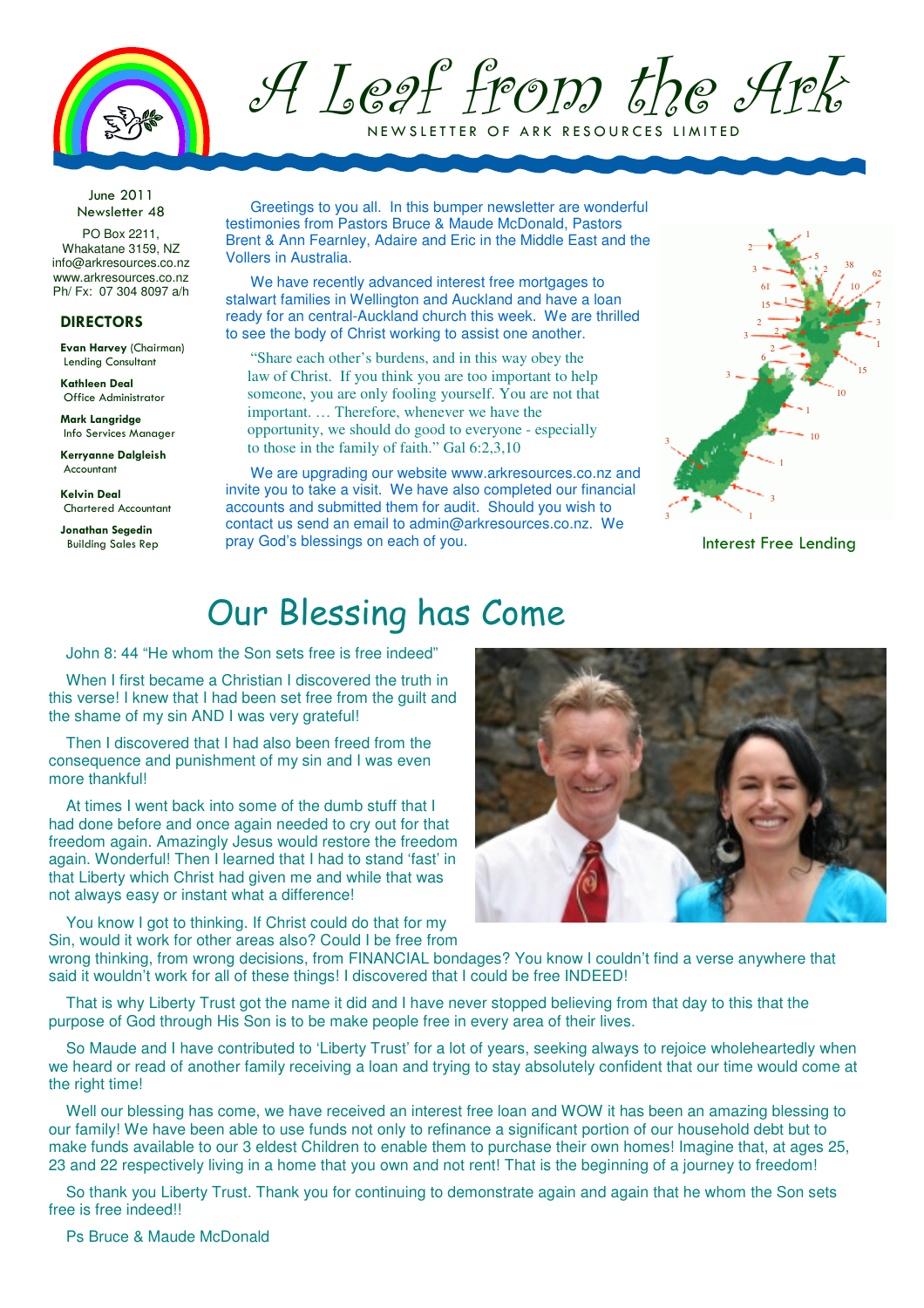## New Life in Kaikoura

We pastor the Kaikoura New Life Church, where we've been for the last 30 years. Our heart is for seeing people grow in God and for missions.

We appreciate the foresight of the group who began Liberty Trust.

We joined the scheme with Liberty Trust Auckland in January 1997 and were granted our loan late 2010. We were still carrying a bank mortgage, and are grateful to have received the 'liberation' from this at this time. The relief of financial pressure is a real blessing to us with more of a sense of freedom.

Thank you to all involved in this venture of faith and generosity.

Yours sincerely

Ps Brent and Ann Fearnley



*A generous man will prosper; he who refreshes others will himself be refreshed. Prov 11:25* 

In the Middle East

We are a family of five who've been in full-time ministry since there were only two of us! We have three daughters, Brianna (14), Madison (12) and Isabelle (10) and we're currently in the throes of setting up home in a Middle Eastern city where we arrived in February of this year. For many years now our passion has been to see everyone - as in all peoples - having the opportunity to understand and respond to the Gospel in their own heart language. Amazingly, there's still well over a quarter of the planet that have littleto-no access to the message of Jesus, and so, to that end we've been in some form of cross-cultural ministry for the better part of 18 years now.

Naturally the idea of owning our own home would have been out of the question for us without significant assistance from family, however even then the constraints of full-time ministry meant the demands of a mortgage were a great stretch for us. Participating in Liberty Trust promised to make a significant difference in reducing what we owe, and enabling us to serve God with greater financial freedom. As you can imagine, we were delighted when we learned our loan had come through, and are so

encouraged by developments since. Though payments have been difficult at times, it was worth hanging on and we now have the joy of seeing the loaned amount dropping steadily.

First and foremost we praise God for his provision through Liberty. But we also wanted to make particular mention of the incredible team at Ark Resources. When the loan came through, our bank was very unhelpful and made it significantly harder than it needed to be. We want to acknowledge the whole team at Ark and Liberty for all of their grace and invaluable assistance at the changeover. Their wonderful support in the midst of all the technicalities was much appreciated.

Blessings,

Adaire and Eric





www.arkresources.co.nz 2011 and A Leaf from the Ark, June 2011 p2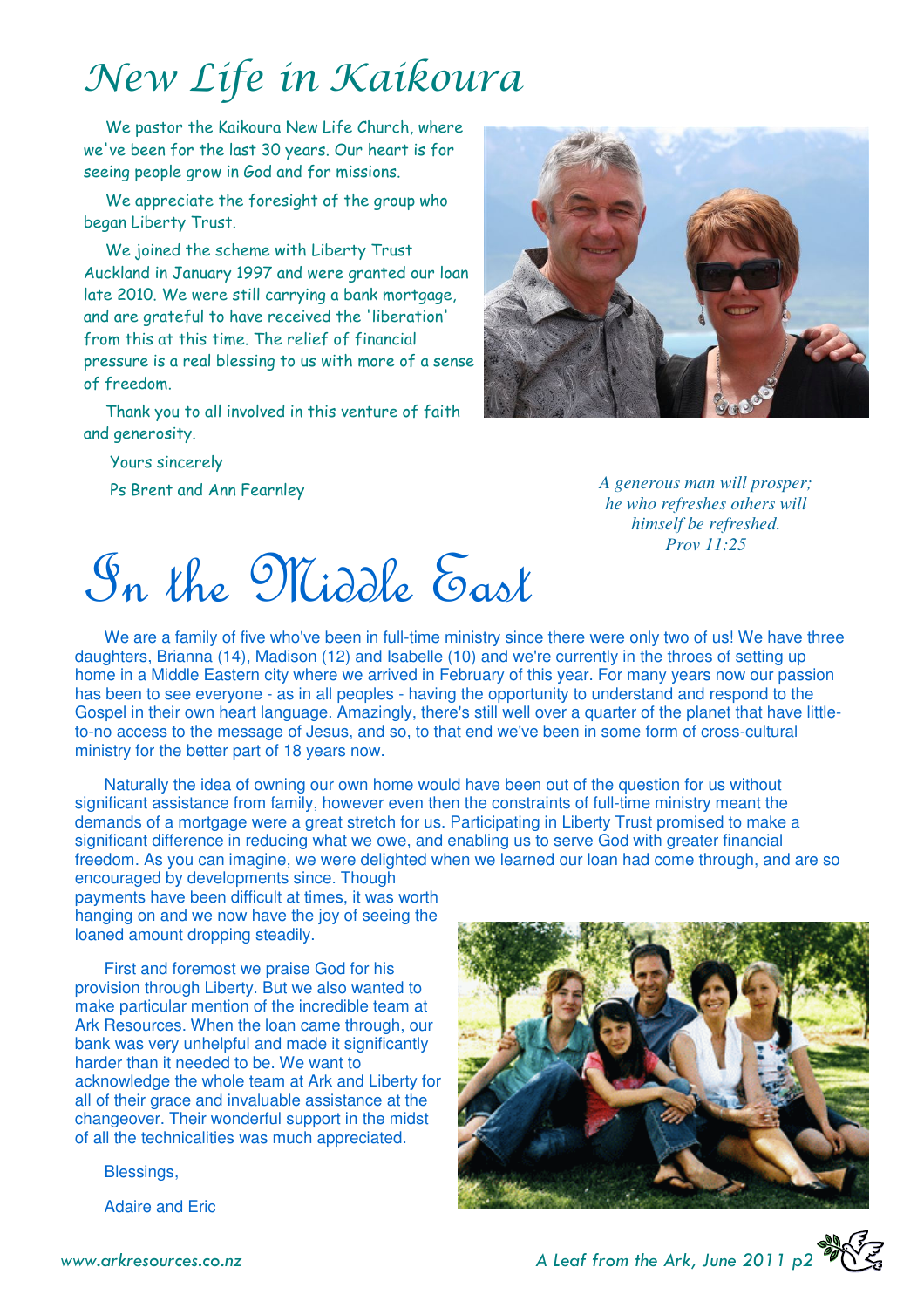# Calling the Impossible into Being

In my experience God is the best financial Manager there is. He owns the world and all that is in it...including the gold, silver, oil, land and anything else that earthly investors claim has value.

For this reason He is worth consulting on a daily basis for all our financial needs.

In reading the Bible over the years I have found that Gods wisdom includes financial principals like...tithing, offering, giving, saving, sharing, working hard, investing, growing and celebrating.

The testimony that Tony and I have is that God has taken us on a financial journey of personal growth. It has been just like what a real plant would experience. We have endured times of drought and hardship, times of plenty and rain, times of fear



and faith in the storms of unexpected trials and times of sowing new beginnings financially and personally.

God's Word says, Weary not in well doing, for if you faint not you shall reap a harvest.

In my opinion keep pressing forward and don't give up… but do take time out to rest so as to prevent burn out.

Tony grew up mostly in Whakatane Bay of Plenty New Zealand and he was the second eldest of 7 children. He lived a childhood of poverty due to the absence of a working father and his mothers mental illness.

But Tony in his childlike mind tried not to let his situation dictate his desires to achieve in something. He became a Champion Athlete at High School even when his diet was not enough and nutritionally poor. He has always tried to set high goals for himself, that have seemed unrealistic at times to others but I think Father God has liked that about Tony, because He himself calls the impossible into being. God loves a challenge!

I Troy Rika, grew up mostly in Awakeri Bay of Plenty on a 79-acre dairy farm. I was the eldest of 10 children and was responsible for lots of domestic chores and outdoor farmwork like milking cows before school and digging out ragwort in the holidays. In my child-like mind I felt very poor, because I wore second hand undies and used a plastic bread bag for my lunch box. I desired new clothes and matching bedroom furnishings and nicely packed food. We had heaps of kids and did heaps of work all for the love of it!

At 20 I married in 1986 and over the next 7 years had 5 beautiful children before I became a single mother due to betrayal and a deteriorating marriage relationship. But praise the Lord God did not abandon me.

God, with my co operation and obedience, grew me in faith. I leaned on God-my-husband for everything and He in turn provided all my needs, financially, emotionally, educationally and spiritually.

It was a hard but five good years. I raised my 5 beautiful children faithfully and also completed my Diploma in Teaching. It was during this time that God instructed me to continue tithing on my benefit and also to contribute

to the Liberty Trust in preparation to one day purchasing my own home. It was a scary decision at the time as I was living in a 3 x1 state house and I was not sure if I could afford it but I am very thankful that I sowed into my future way back then.

Tony had also started his account with Liberty Trust but his goal was initially for a family home for him and his brothers and sisters in Whakatane as he had grown up without a stable family base.

After 5 years on my own my friendship with Tony began to escalate to a more personal level. But by surprise Tony was invited by his older brother to move to Australia and get a job.

After an 18-month long distance relationship via phone we decided to marry and relocate our family to Bunbury Western Australia. We arrived to Perth with just our sleeping bags and our clothes on Nov 20 1999. We slept on the floor and our new adventure began. *Continued over page* 



www.arkresources.co.nz 6. A Leaf from the Ark, June 2011 p3